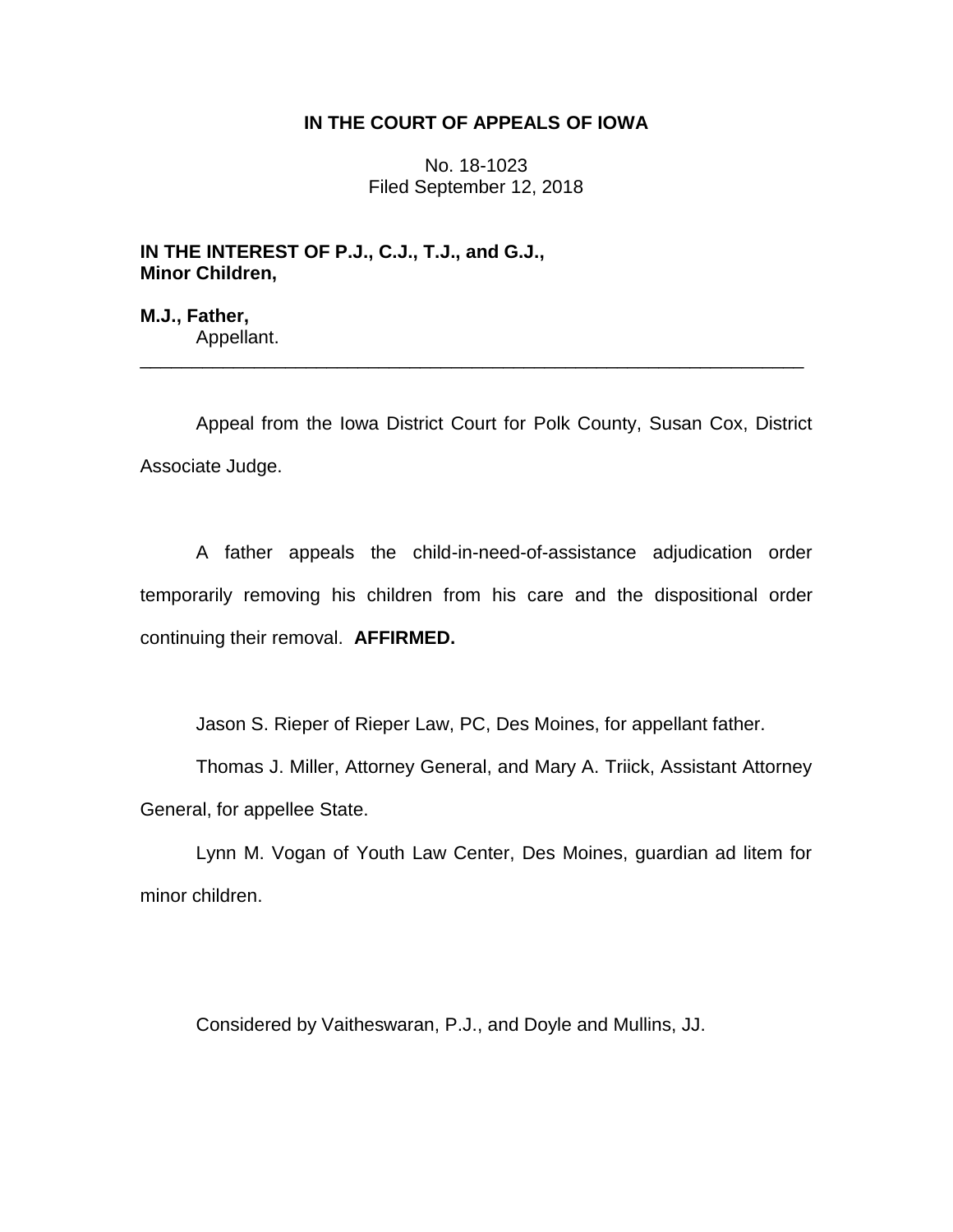### **MULLINS, Judge.**

A father appeals the child-in-need-of-assistance adjudication order temporarily removing his children from his care and the dispositional order continuing the children's out-of-home placement. He argues removal was not necessary as there was no imminent risk to the children's life and health and continued removal is contrary to the children's welfare.

# **I. Background Facts and Proceedings**

The mother and father are married and have four children: P.K. (born 2009), C.K. (born 2012), T.K. (born 2015), and G.K. (born 2017). The children came to the attention of the department of human services (DHS) in January 2018 upon allegations the father assaulted the mother in the presence of the children and the mother abused prescription medication while she cared for the children.

In December 2017, prior to DHS involvement, the father raped the mother in their bed. Two of the children were asleep in the same room. The mother had to bite into a pillow to keep from crying out in pain and waking the children. Later that month, the father physically assaulted the mother at least once. In early January 2018, the mother moved out of the family home and left the children in the father's care. Upon successive applications by the father and paternal grandfather, the court ordered involuntary hospitalization of the mother, first for mental impairment and then for substance abuse. It was during hospitalization that the mother first reported the rape and physical assault to police. While she remained hospitalized, the DHS investigation began.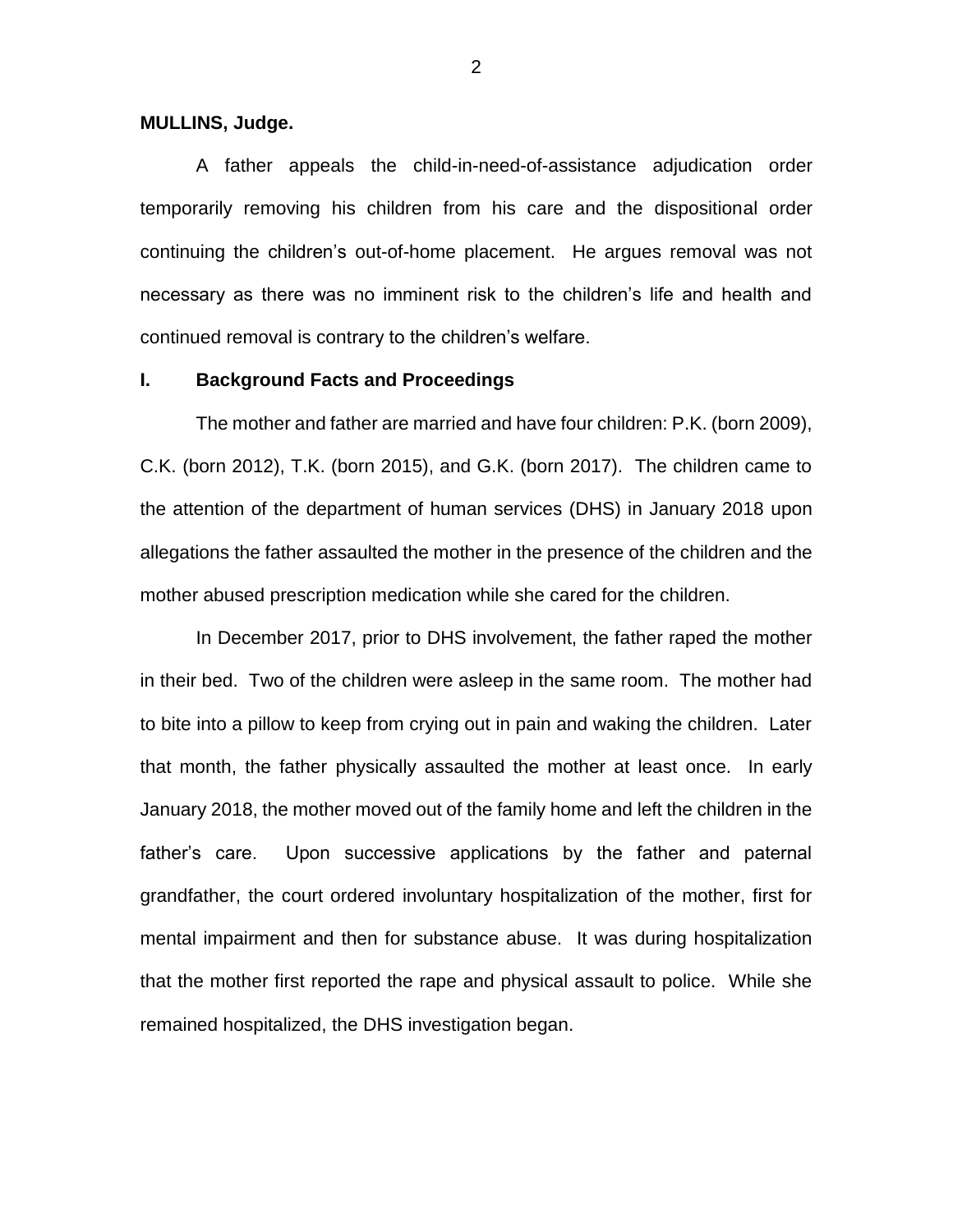The mother was released from the hospital on February 1, upon which she began an intensive outpatient treatment for substance abuse.<sup>1</sup> On February 5, the mother filed a petition for relief from domestic abuse seeking a protective order against the father based upon the rape, physical assaults, and her fear of the father. The mother and father agreed to the protective order on February 14, which granted temporary custody to the father and supervised visitation to the mother. On February 16, DHS concluded its child-abuse investigation and issued founded child-abuse reports against both parents—denial of critical care for failure to provide proper supervision against the father and the use of dangerous substances against the mother.

On March 1, the State petitioned for child-in-need-of-assistance (CINA) adjudications for all of the children based on the founded child-abuse reports. During the March 23 adjudication hearing, all parties consented to the CINA adjudication, and both the State and guardian ad litem (GAL) recommended the children remain in the physical custody of both parents. The father challenged the custody recommendation and requested primary custody. During the contested hearing, the State submitted the founded child-abuse assessments against both parents, the police report filed by the mother regarding the sexual and domestic assaults, and the protection order between the parents. The mother testified to the December rape and other physical altercations between her and the father. After she text messaged the father about the sexual assault, he responded "I'm sorry babe it won't happen again." She further testified to an incident in which the

 $\overline{a}$ 

<sup>&</sup>lt;sup>1</sup> The mother was discharged from outpatient treatment in mid-March after successfully completing the program.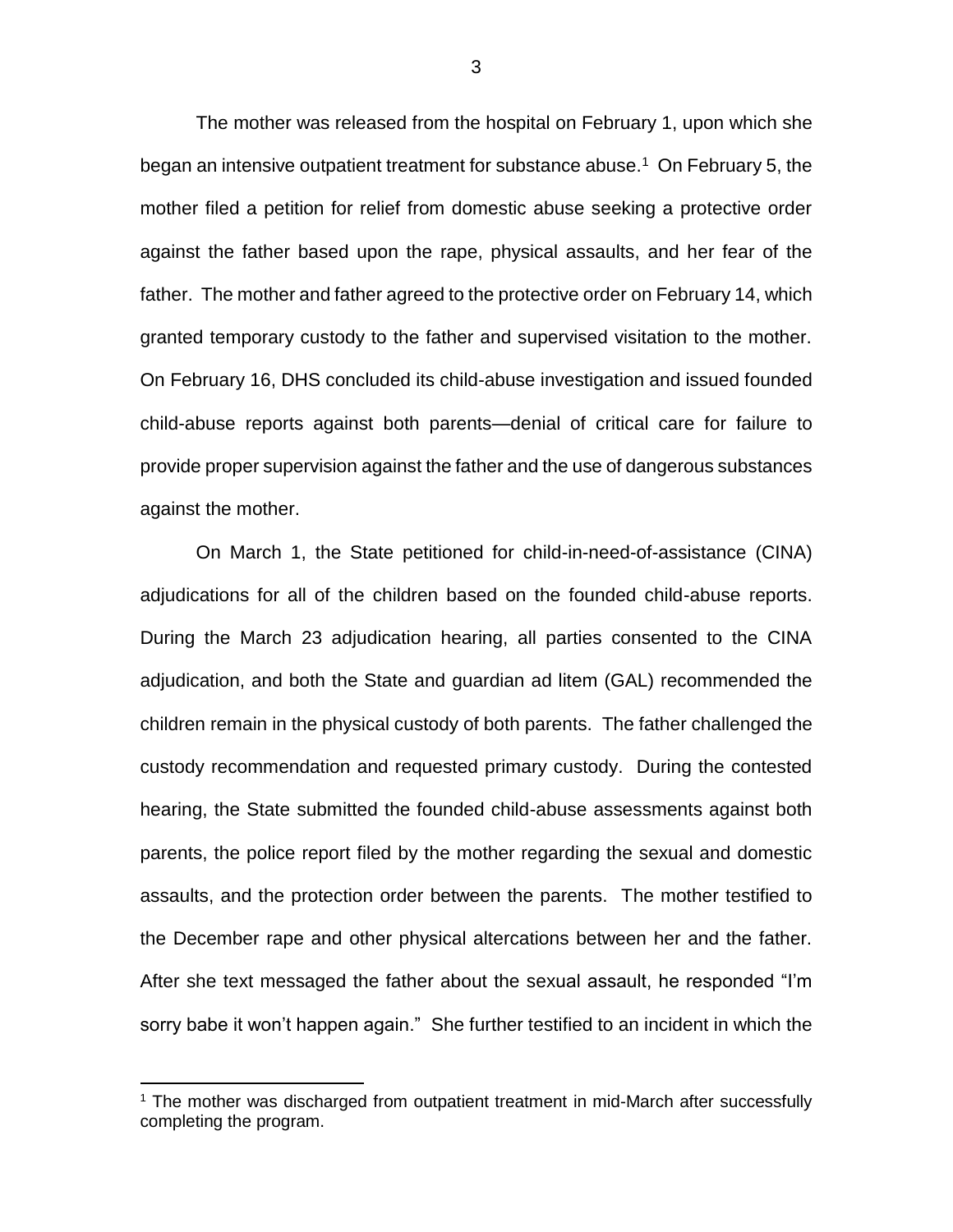father followed her in his truck and tried to run her off the road when the children were in his vehicle. The mother also testified the paternal grandmother uses marijuana frequently, stating that "when you go over to the house, all you smell is pot." She testified the children have been cared for at the paternal grandparents' house. She was also concerned the oldest child often acted as the parent for the younger children, including giving them baths and getting up in the middle of the night to take care of them. The father did not testify or present any evidence.

At the conclusion of the hearing, the court entered its ruling on the record, and subsequently in a written ruling, adjudicated all four children as CINA pursuant to Iowa Code section 232.2(6)(c)(2) and (n) (2018). The court ordered temporary removal of the children from the parents' custody and placed them in the custody of DHS. In its written ruling, the court found the father raped the mother in December. The court also found the father physically assaulted the mother at least twice and during one of the assaults the children were awake and one child begged him to stop. Further, the court found the mother is addicted to prescription medication and only recently completed treatment. Based upon those findings, the court held that remaining in the parental home would be contrary to the children's welfare and substantial evidence existed to believe removal was necessary to avoid imminent risk to the children's health or lives. 2 After their removal, the children were placed with two separate relatives.

The court held a contested dispositional hearing in May. At the hearing, the State and GAL both recommended the children remain in their current placements

 $\overline{a}$ 

4

 $2$  The father appealed the adjudication order, which the supreme court denied on May 3.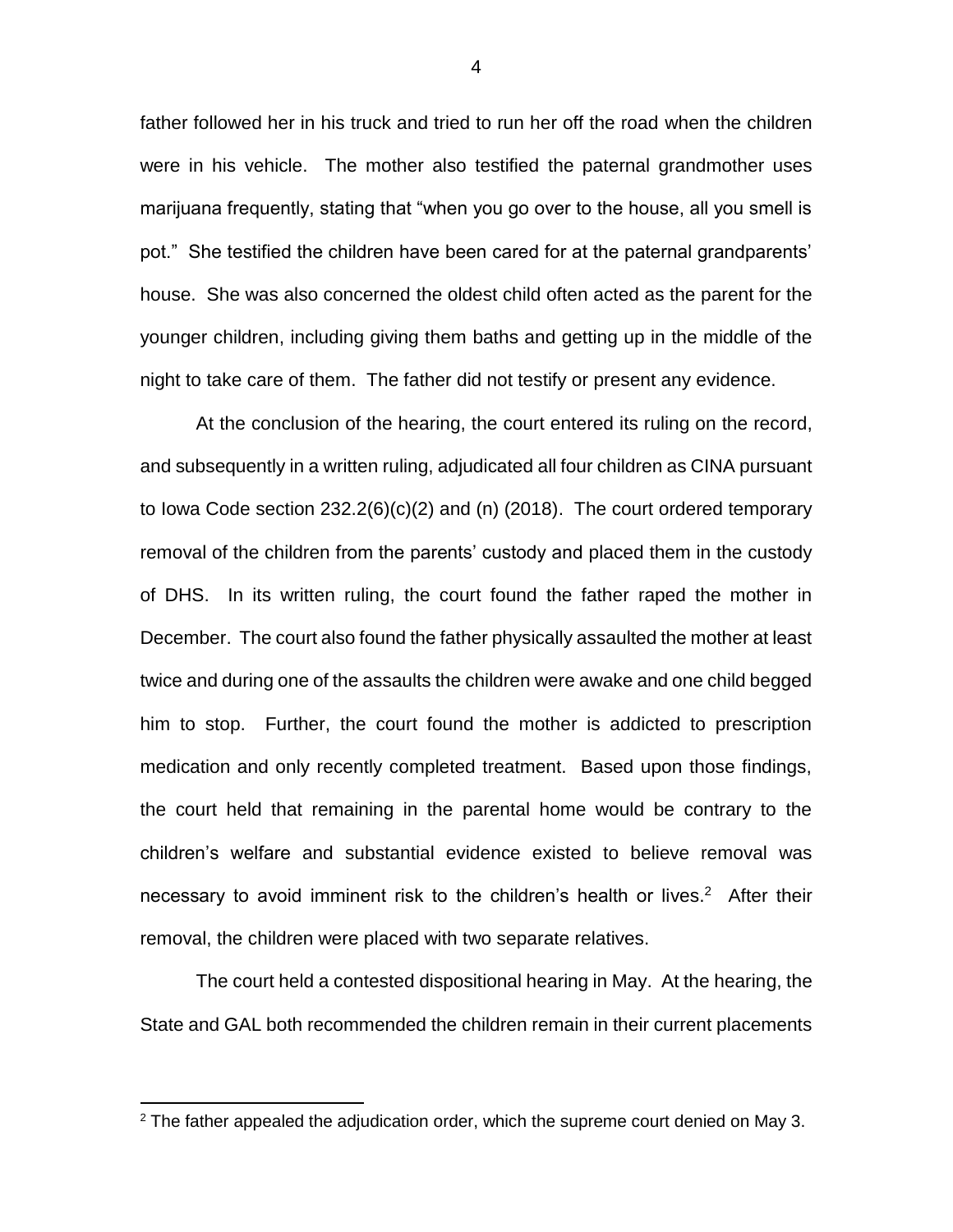while the father advocated for the children's return to his custody. The father testified he believed behaviors the children were showing were the result of being removed from his care. He also testified he had requested therapy to assist him in handling all that had happened and that it was not a request that originated with DHS. The father claimed that, at the adjudication hearing, he did not dispute the rape allegation or the contention that the oldest child was caring for the younger children only because he was not called as a witness.

The father admitted to allowing his sister, who was recently released from jail on a drug charge and has an extensive drug history, and his mother, who also has drug issues,<sup>3</sup> to attend one of his recent supervised visits with the children. He failed to notify both DHS and the person providing supervision of their presence during the visit. He also admitted to allowing his mother to care for his children in December and to confronting her about her drug use many times, both in the past and present.

In its ruling, the court rejected the father's arguments and found his testimony "manipulative and not credible. He repeatedly insisted on blaming others despite direct evidence to the contrary." The court ordered the children to remain out of the home due to the "father's unaddressed violence," his failure "to provide minimally adequate care for the children, before removal," and the mother's "need for increased stability and ongoing services for trauma." It ordered the children be evaluated for therapy and ordered assistance for the mother in her counseling needs. It also ordered the father to complete a psychosexual

 $\overline{a}$ 

5

 $3$  The paternal grandmother tested positive for marijuana after the adjudication hearing.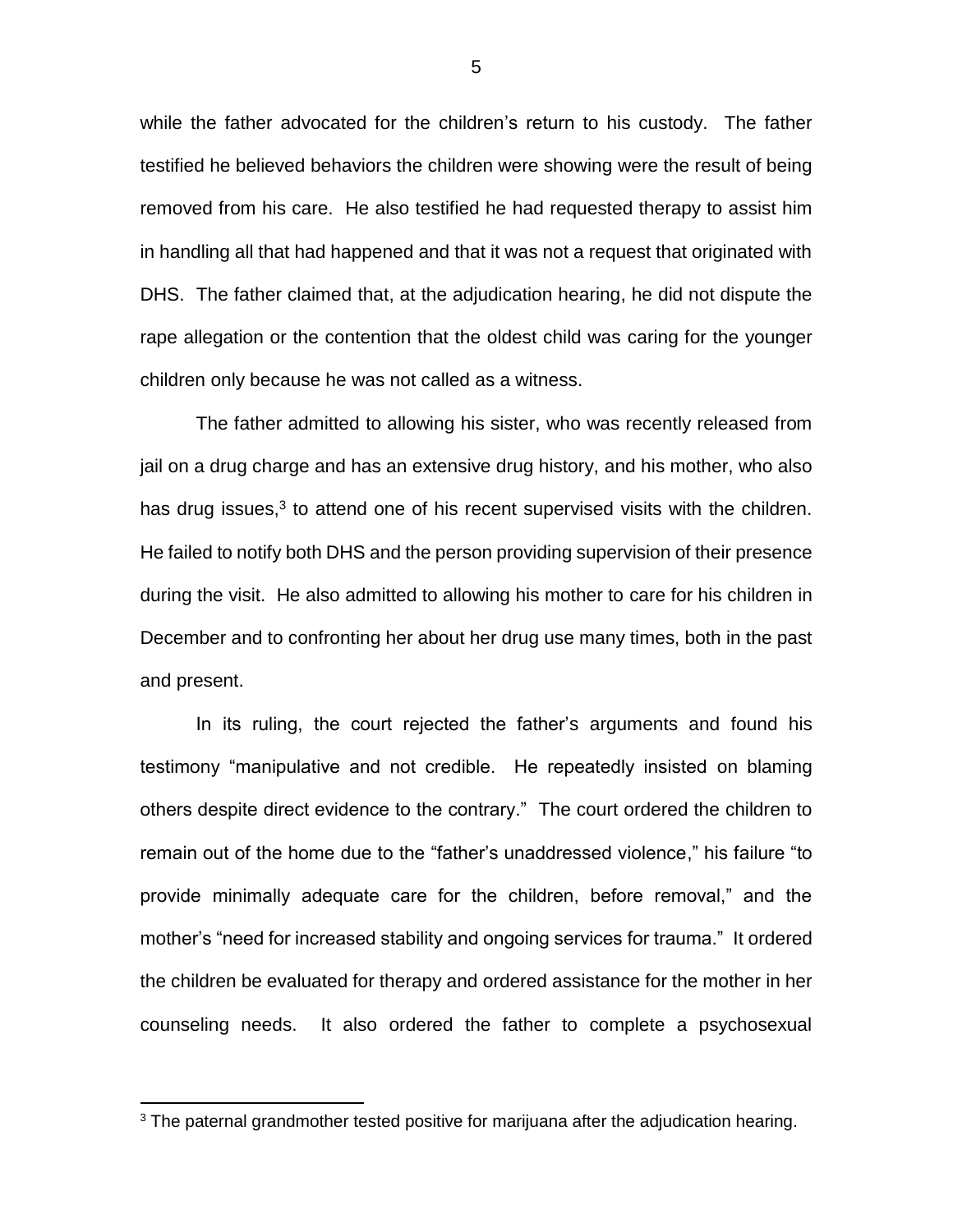evaluation, complete all recommended treatment, complete the Iowa Domestic Assault Program, and participate in therapy to address how his violence impacted the children and how to parent safely and appropriately. The father appeals.

## **II. Standard of Review**

CINA proceedings are reviewed de novo. *In re J.S.*, 846 N.W.2d 36, 40 (Iowa 2014). "We give weight to the fact findings of the juvenile court, especially when considering the credibility of witnesses, but we are not bound by these findings." *In re C.D.*, 509 N.W.2d 509, 511 (Iowa Ct. App. 1993). "Our primary concern is the children's best interests." *J.S.*, 846 N.W.2d at 40*.* "The children's best interests are to be determined by looking at the children's long-range as well as immediate interests." *C.D.*, 509 N.W.2d at 511–12. "The parent's past performance provides insight into this determination." *Id.*

# **III. Analysis**

On appeal, the father challenges the part of the juvenile court's adjudication order that removed the children from his custody and the dispositional order continuing the removal. He does not challenge the CINA adjudication. He contends continued placement outside his home is contrary to the children's welfare as behavioral issues have surfaced only since their removal.

A. Removal Order

First, we need not determine the validity of the removal order as the issue is moot. After adjudicating the children as CINA during the March adjudication hearing, the court temporarily removed the children from the parents' custody and placed them with DHS for purposes of foster or shelter care. The children were subsequently placed into two relative homes under the supervision of DHS. The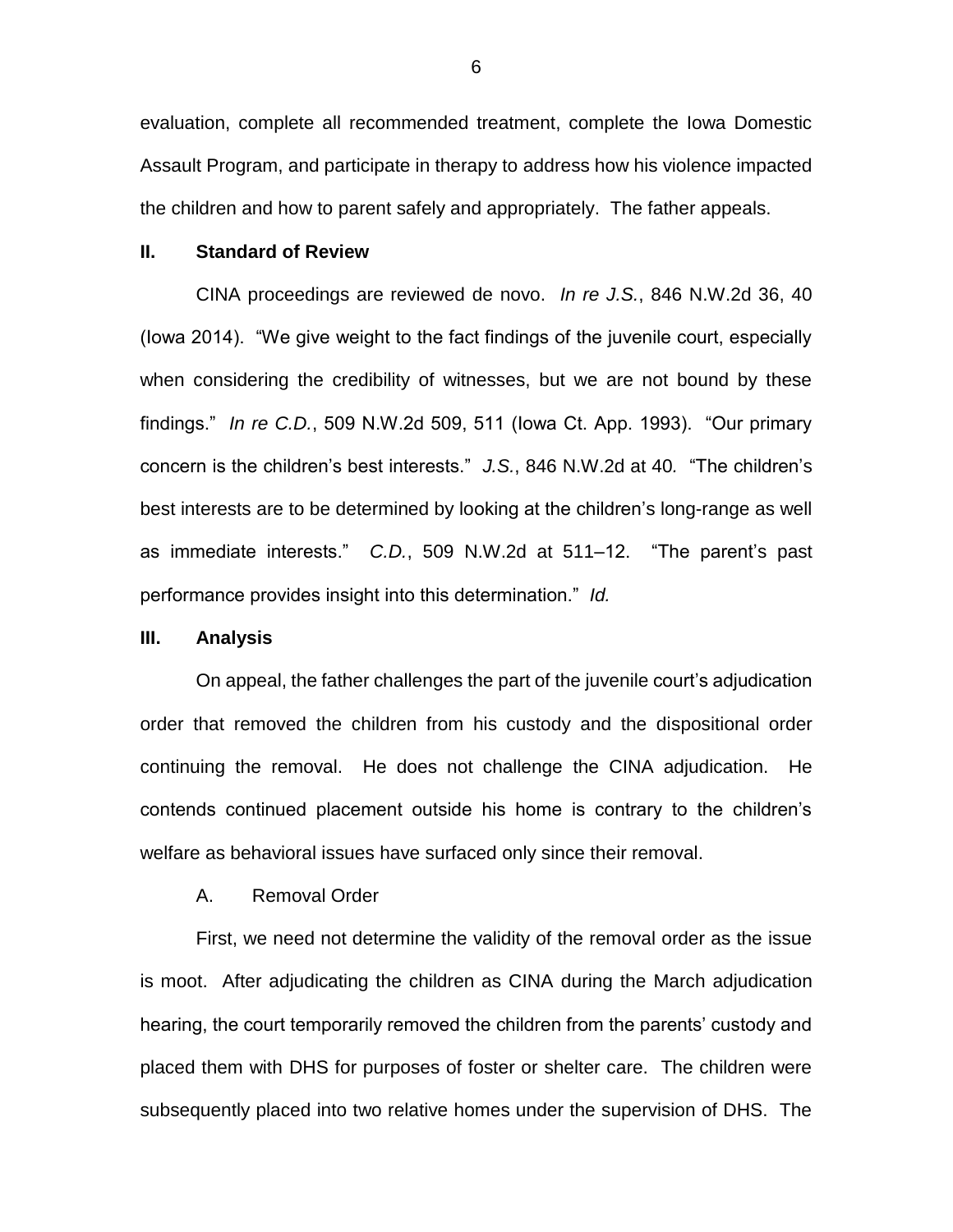court ordered a dispositional hearing and, at that hearing, custody was confirmed with the two relative placements under the supervision of DHS. "Any error committed in granting the temporary [removal] order cannot now be remedied. We cannot go back in time and restore custody based on alleged errors in the initial removal order." *In re A.M.H.*, 516 N.W.2d 867, 871 (Iowa 1994).

B. Dispositional Order

"When the dispositional hearing is concluded the court shall make the least restrictive disposition appropriate considering all the circumstances of the case." Iowa Code § 232.99(4). Section 232.102(6)(b) provides:

[T]he court must make a determination that continuation of the child in the child's home would be contrary to the welfare of the child, and shall identify the reasonable efforts that have been made. The court's determination regarding continuation of the child in the child's home, and regarding reasonable efforts, including those made to prevent removal and those made to finalize any permanency plan in effect, as well as any determination by the court that reasonable efforts are not required, must be made on a case-by-case basis.

The children's safety is the "paramount consideration." *Id.*

Here the court continued removal of the children due to the father's unaddressed issues with violence and his failure to provide minimally adequate care for the children before their removal. After a review of the record, we agree with the district court that reasonable efforts were made to return the children to their parents but serious concerns still exist. We conclude the children could not be safely parented by the father at the time of the dispositional hearing. First, the father must address his issues with violence. Though the father argues the mother's claims of domestic and sexual abuse are unsubstantiated, he had the opportunity to deny the allegations at the adjudication hearing but did not do so.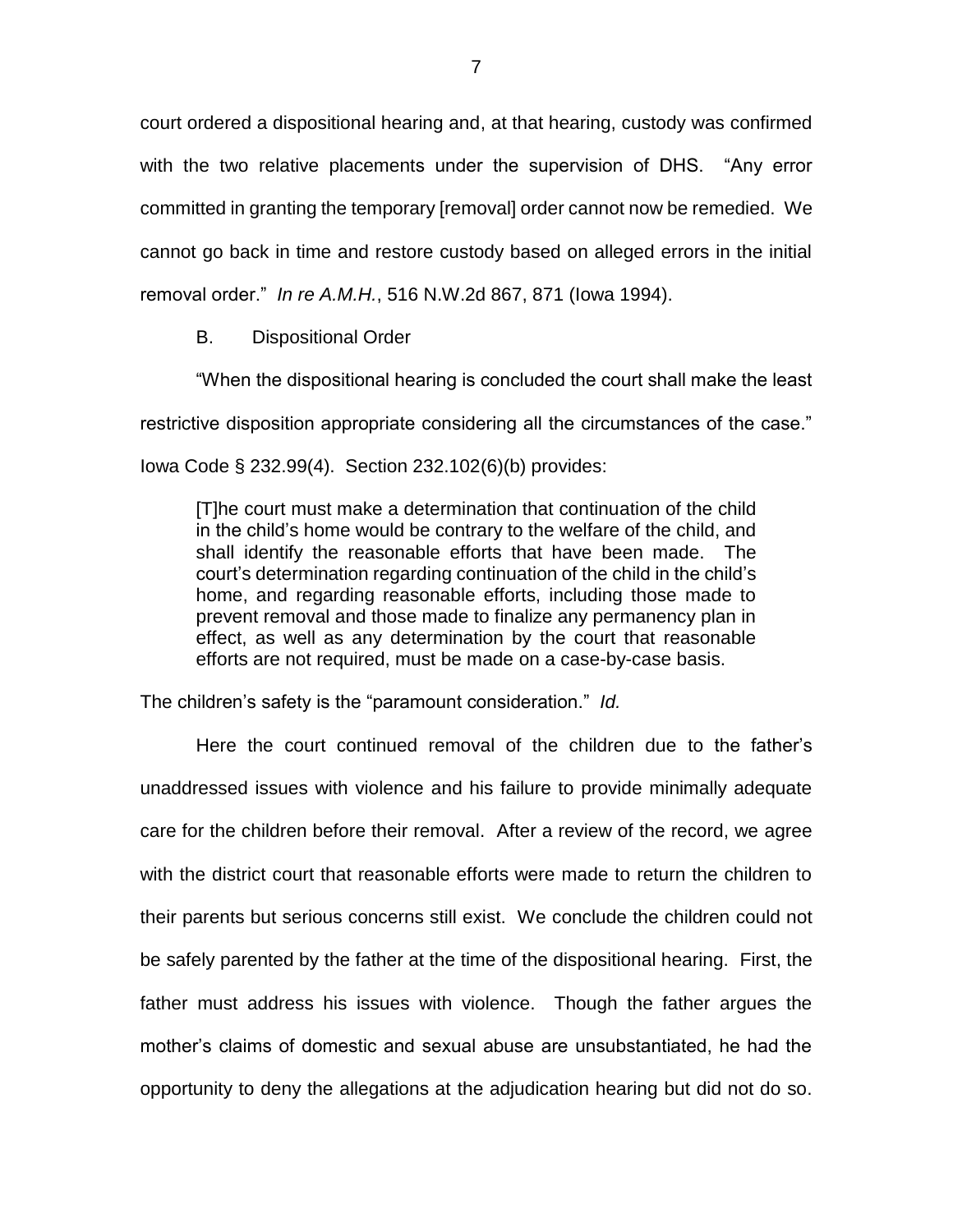He did not testify or offer any contradictory evidence to refute the allegations. Further, the allegations were the basis for the DHS investigation and the founded child-abuse assessments against the father.

While the father is open to therapy for himself and the children, his argument on appeal focuses on the fact that he volunteered to attend therapy and offered the name of a therapist to DHS. He contends DHS's recommendation for therapy only occurred after he suggested it. However, this is not the important issue. The record reflects that in April, during supervised visits and a family team meeting, the father spoke of a specific therapist who could provide services. He stated he was still waiting to set up an appointment. As of the dispositional hearing in mid-May, the father had yet to engage in any therapeutic services and no appointment was set. Instead, the father had waited to hear from the therapist for nearly a month at the time of the hearing and took no further steps. There is no evidence in the record that the father sought assistance elsewhere, despite conceding that other therapists are available and the specific therapist mentioned was not the only individual who could help him.

There are also concerns about the father's extended family and their contact with the children. The father admitted he has concerns about his mother's drug use and recently confronted her about it in addition to confronting her multiple times in the past. However, despite his concerns, before their removal, the father left the children with his parents while he travelled for work. His mother tested positive for marijuana after the adjudication hearing, yet during the father's supervised visits with the children, he allowed her to attend. The father also included his sister in a visit without disclosing this to either DHS or the parties

8